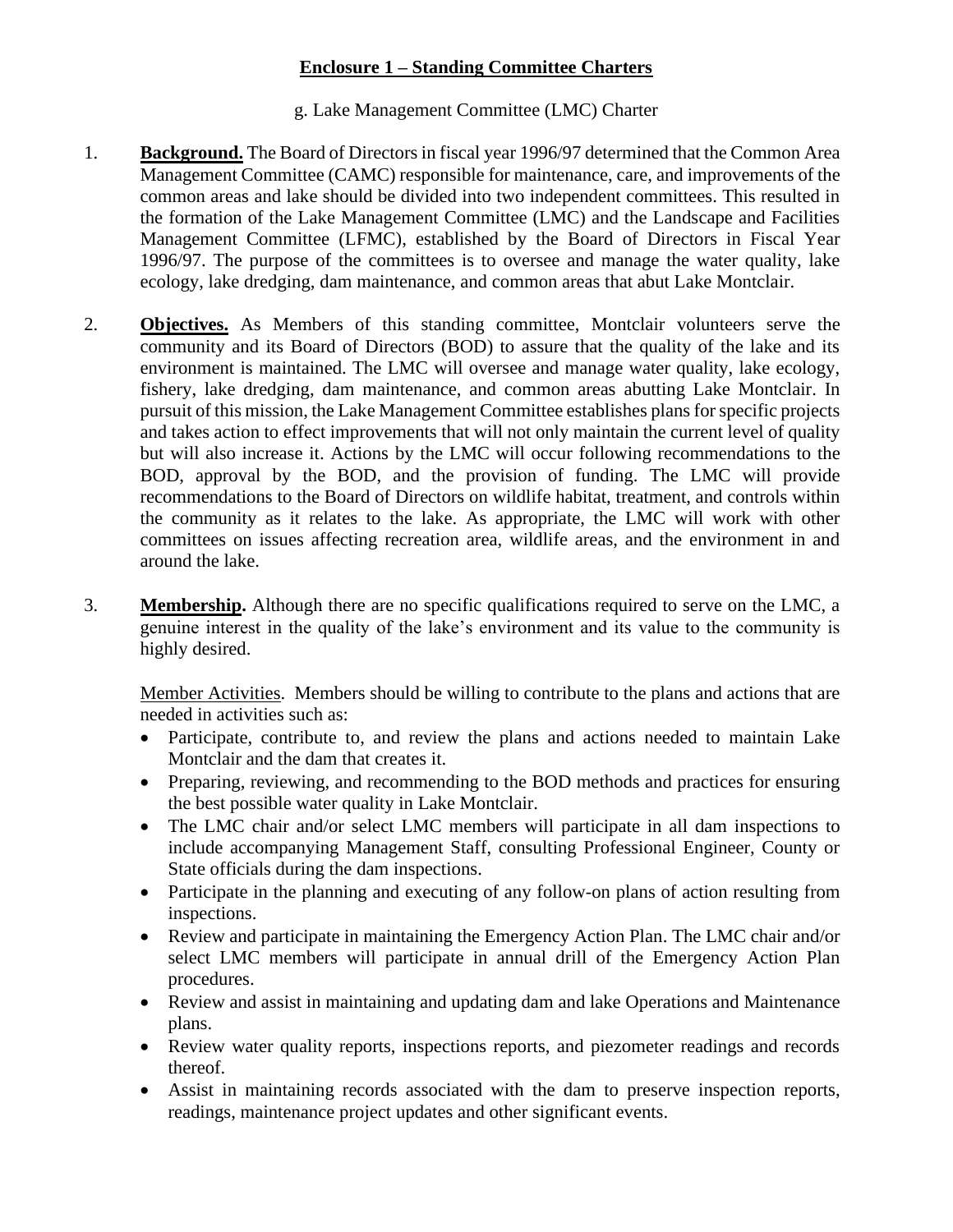- Participate in an annual inspection of all areas of the lake, dam, beaches and associated common areas. The inspection will be in lieu of monthly LMC meeting. Normally conducted in June of every year.
- Identify requirements for various dam and lake projects, assist in development of Request for Proposals and make recommendations to the Board of Directors.
- Participating in proposal evaluation and make recommendations to the Board of Directors.
- Developing long-range lake dredging plans.
- Developing and executing plans for lake vegetation controls, fish stocking, and fish habitat with Board of Directors approval.
- Review and make recommendations on Property Improvement Requests in the Resource Protection Area (RPA).

Size of Committee. The body of the committee should consist of a realistic number of individuals so that is will effectively function as a committee through a voting process. Seven to twelve members are considered a manageable size for efficient committee work. A LMC of this size is desired for the following reasons:

a. Staff the LMC with a spectrum of experience/expertise.

b. Assignments to LMC activities and projects.

c. Open discussions for agreement or disagreement on plans, action, and recommendations to the BOD.

d. Obtaining a meaningful, democratic vote.

Chairperson Responsibilities. In addition to the Chairperson responsibilities listed in the Community Guidelines, Article 3, Section 3.7.1, the Chairperson will:

a. Not hold a meeting without a quorum, which is defined as a majority of the LMC membership.

b. Prepare an agenda for each meeting. Agenda input will be requested from each committee member.

c. Lead the committee discussions and facilitate the addressing of all agenda items. Assure consideration of concerns and

issues by all members so that the recommendations for action will reflect the viewpoints by the membership.

d. Keep the LMC membership informed on the results of liaison meetings with the BOD and Association Management as quickly as possible.

Member Responsibilities. Members will keep the Chairperson informed on their availability for meetings in a timely manner. They will also:

a. Provide agenda input to the Chairperson.

b. Attend scheduled meetings for the purpose of discussions, planning and voluntary action assignments.

c. Participate in the voting process. Each member of the LMC may submit a minority vote result to the BOD, if such input is considered to be of personal concern.

d. Accept assignments to execute action plans and provide post-action information and status to the LMC membership.

e. Routinely observe the lake and its watershed to note trends affecting the quality. Present observations for LMC consideration and make recommendations.

f. Any member who has missed two-consecutive meetings will be considered inactive and not considered in determining the quorum. Any member of the LMC who misses three-consecutive meetings or half of the annual meetings is no longer a member of the committee. If two members of the same residence are members of the LMC, only one vote will be accepted.

## **4. Administration.**